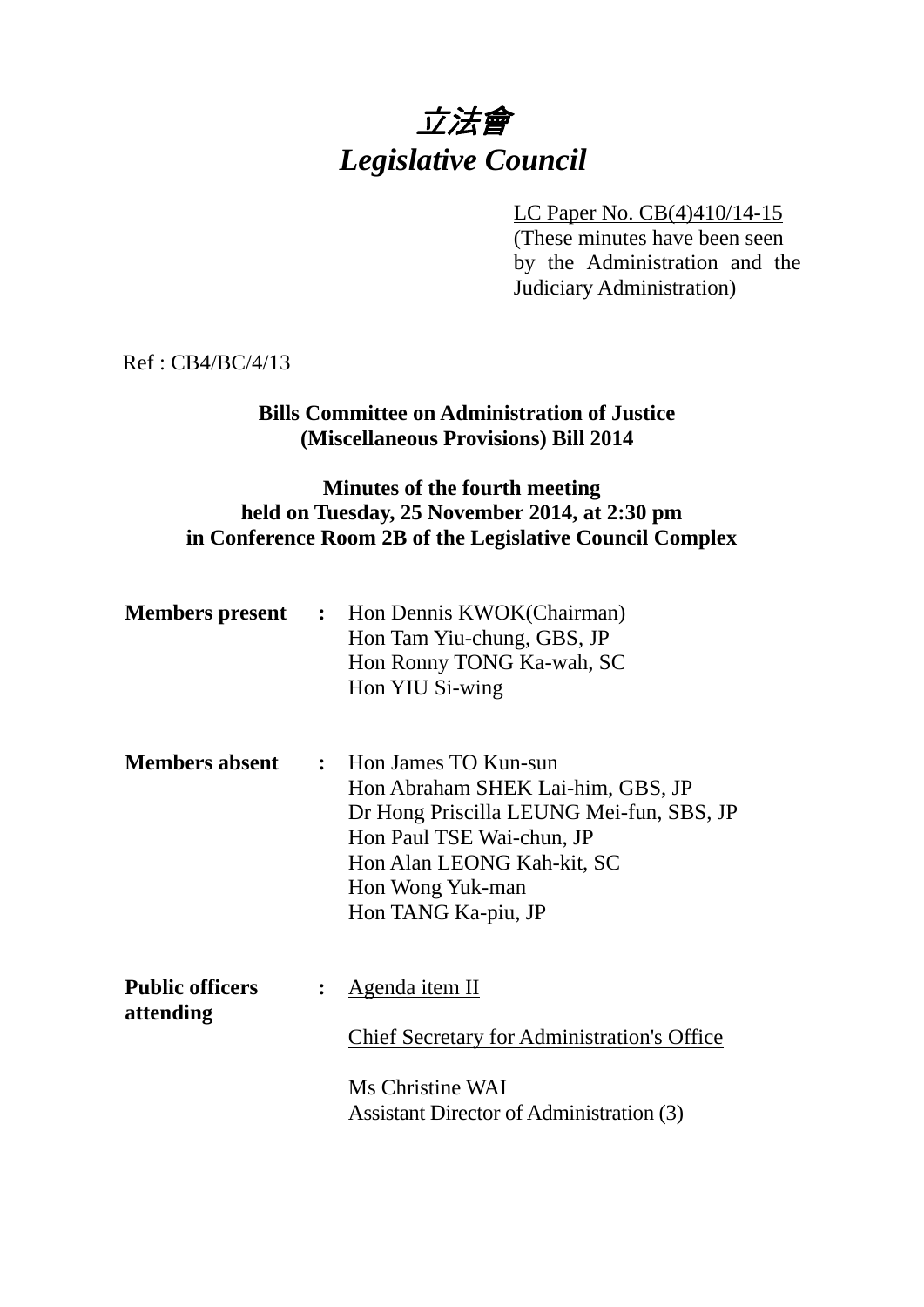| Mr Esmond LEE<br>Deputy Judiciary Administrator (Development)                     |
|-----------------------------------------------------------------------------------|
| Department of Justice                                                             |
| Miss Elaine NG<br><b>Senior Government Counsel</b>                                |
| Ms Angie LI<br><b>Senior Government Counsel</b>                                   |
| Mr Henry CHAN<br><b>Acting Senior Government Counsel</b>                          |
| <b>Clerk in attendance :</b> Ms YUE Tin-po<br>Chief Council Secretary (4)3        |
| <b>Staff in attendance : Mr YICK Wing-kin</b><br><b>Assistant Legal Adviser 8</b> |
| Mr Joey LO<br>Senior Council Secretary (4)3                                       |
|                                                                                   |

## Action

# **I. Confirmation of minutes of meeting**

LC Paper No. CB(4)175/14-15 -- Minutes of meeting held on 15 *(issued vide LC Paper No. CB(4)176/14-15 on 24 November 2014)*  October 2014

The minutes of the meeting held on 15 October 2014 were confirmed.

Judiciary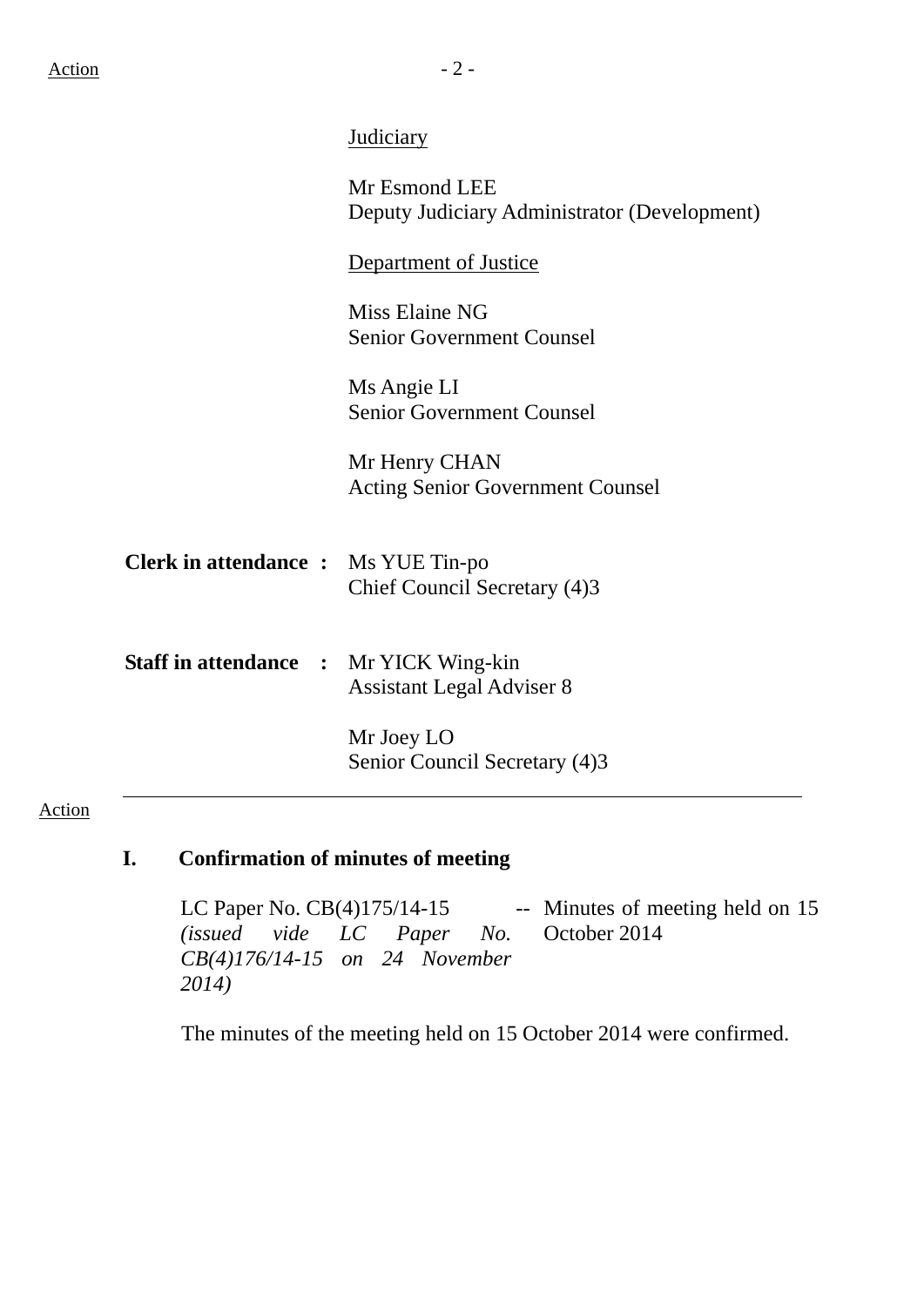## **II. Meeting with the Administration and the Judiciary Administration**

Follow-up to issues arising from the meeting on 15 October 2014

| LC Paper No. $CB(4)174/14-15(01)$ - Administration's responses to |              |  |                           |  |  |  |
|-------------------------------------------------------------------|--------------|--|---------------------------|--|--|--|
|                                                                   |              |  | follow-up actions arising |  |  |  |
|                                                                   |              |  | from the meeting on 15    |  |  |  |
|                                                                   | October 2014 |  |                           |  |  |  |
|                                                                   |              |  |                           |  |  |  |

- LC Paper No. CB(4)174/14-15(02) **--** List of follow-up actions arising from the discussion at the meeting on 15 October 2014
- LC Paper No. CB(4)13/14-15(02) **--** Administration's paper on provision of information requested at the meeting on 3 June 2014

Clause-by-clause examination of the Bill

*Clause 6 to 9* 

LC Paper No. CB(3)582/13-14 **--** The Bill

LC Paper No. CB(4)690/13-14(02) **--** Marked-up copy of the Bill prepared by the Legal Service Division (Restricted to members)

Other relevant papers

- File Ref.: SC/CR/2/1/65 PT11 **--** Legislative Council Brief issued by the Administration Wing of the Chief Secretary for Administration's Office and Judiciary Administration
- LC Paper No. LS51/13-14 **--** Legal Service Division Report
- LC Paper No. CB(4)690/13-14(04) **--** Assistant Legal Adviser's letter dated 23 May 2014 to the Administration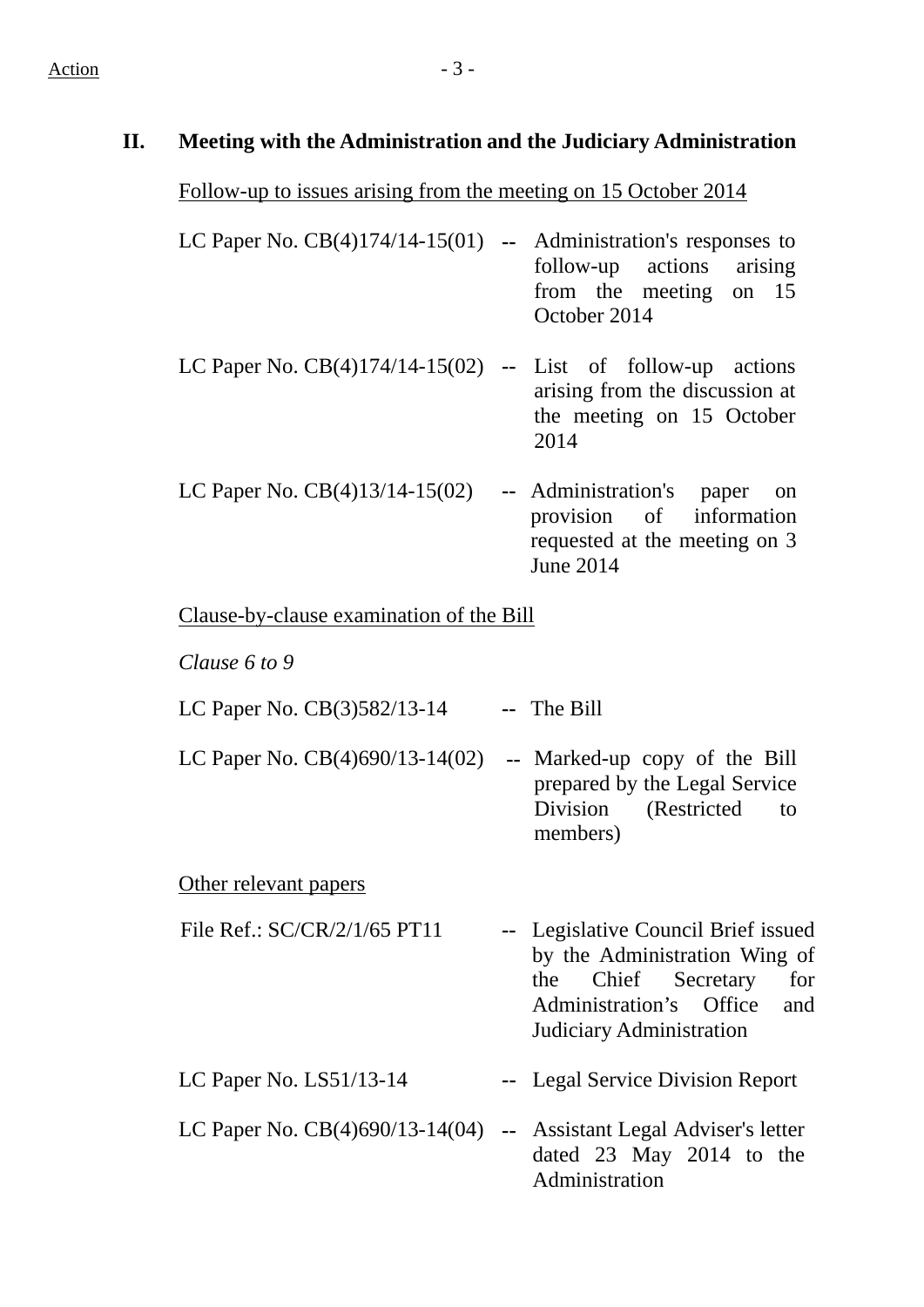| LC Paper No. $CB(4)818/13-14(01)$ -- Administration's reply dated |                                 |          |                           |  |  |  |
|-------------------------------------------------------------------|---------------------------------|----------|---------------------------|--|--|--|
|                                                                   |                                 |          | 13 June 2014 to Assistant |  |  |  |
|                                                                   | Legal Adviser's letter dated 23 |          |                           |  |  |  |
|                                                                   |                                 | May 2014 |                           |  |  |  |
|                                                                   |                                 |          |                           |  |  |  |

LC Paper No. CB(4)690/13-14(03) -- Paper on Administration of Justice (Miscellaneous Provisions) Bill 2014 prepared by the Legislative Council Secretariat (Background brief)

## Discussion

2. The Bills Committee deliberated (Index of proceedings attached at **Appendix**).

#### Legislative timetable

3. The Bills Committee completed scrutiny of the Bill. The Bills Committee noted that the Administration would advise on the proposed date for resumption of the Second Reading debate on the Bill. A written report would be submitted to the House Committee in due course.

(*Post-meeting note:* The Chairman would report the deliberations of the Bills Committee to the House Committee on 5 December 2014. The Administration had indicated that it would resume the Second Reading debate on the Bill at the Council meeting of 17 December 2014. Members were advised that the deadline for giving notice of moving CSAs was 8 December 2014.)

## **III. Any other business**

4. There being no other business, the meeting ended at 2:38 pm.

Council Business Division 4 Legislative Council Secretariat 28 January 2015